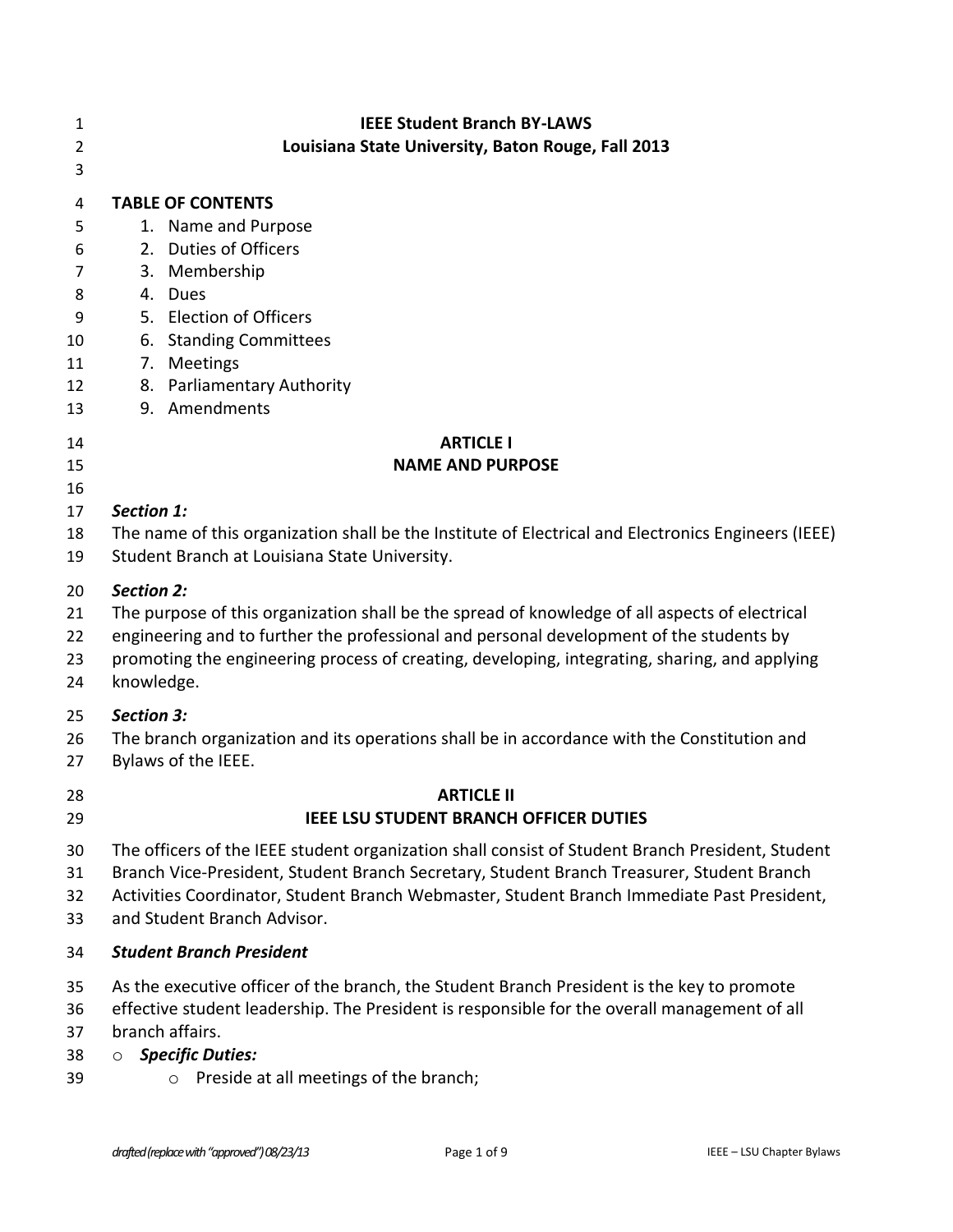| $\mathbf{1}$   | $\circ$ | Hold regular meetings of the branch Executive Committee (Once-a-week board                   |
|----------------|---------|----------------------------------------------------------------------------------------------|
| $\overline{2}$ |         | meeting or as necessary);                                                                    |
| 3              | $\circ$ | Communicate with all officers;                                                               |
| 4              | $\circ$ | Report to Student Branch advisor as requested;                                               |
| 5              | $\circ$ | Nominate chairpersons for subcommittees as deemed necessary by the Executive                 |
| 6              |         | Committee;                                                                                   |
| 7              | $\circ$ | Represent the Student Branch at events and activities with on campus organizations;          |
| 8              | $\circ$ | Prepare and submit the necessary and required reports to IEEE Student Services:              |
| 9              |         | - Annual Plan - 1 November                                                                   |
| 10             |         | - Annual Report - 1 May                                                                      |
| 11             |         | - As elections are held, new officers should be reported online at                           |
| 12             |         | http://officers.vtools.ieee.org                                                              |
| 13             | $\circ$ | Promote the benefits of IEEE membership;                                                     |
| 14             | $\circ$ | Shall be one of three signers on bank account(s);                                            |
| 15             | $\circ$ | Work with the Student Branch Vice President to establish and create the agenda for           |
| 16             |         | board and general meetings;                                                                  |
| 17             | $\circ$ | Maintain a procedure book with bylaws, minutes, financial reports, roster of officers,       |
| 18             |         | and membership rolls to be transferred to the newly elected Student Branch                   |
| 19             |         | President;                                                                                   |
| 20             | $\circ$ | Ensure all IEEE LSU Chapter activities are conducted under the provisions of the             |
| 21             |         | current Constitution and Bylaws;                                                             |
| 22             | $\circ$ | The President shall have one vote in all IEEE LSU Chapter business.                          |
| 23             |         |                                                                                              |
| 24             |         | <b>Student Branch Vice-President</b>                                                         |
| 25             |         | As an executive officer of the Student Branch, the Student Branch Vice President is a key to |
| 26             |         | promoting effective student leadership. The Student Branch Vice President is responsible for |
| 27             |         | assisting the Student Branch President with overall management of branch affairs.            |
| 28             | $\circ$ | <b>Specific Duties:</b>                                                                      |
| 29             | $\circ$ | Perform all functions of the Student Branch President in his/her absence of the or           |
| 30             |         | upon request;                                                                                |
| 31             |         | $\circ$ Appoint, create, and chair the Program and Membership Committees no later than       |
| 32             |         | the end of the Summer Inner-Session;                                                         |
| 33             | O       | As Chair of the Program Committee, organize field trips, guest speakers, and other           |
| 34             |         | events as voted upon field trips or special events;                                          |
| 35             | O       | Assist the Student Branch President as requested;                                            |
| 36             | $\circ$ | Work with the Student Branch President to establish and create the agendas for               |
| 37             |         | board and general meetings;                                                                  |
| 38             | $\circ$ | Maintain a procedure book with bylaws, minutes, roster of officers, and                      |
| 39             |         | membership rolls to be transferred to the newly elected Student Branch Vice                  |
| 40             |         | President;                                                                                   |
| 41             | O       | Promote the benefits of IEEE membership to fellow students                                   |
| 42             | O       | Assist the Student Branch President to ensure all IEEE LSU Chapter activities are            |
| 43             |         | conducted under the provisions of the current branch Constitution and Bylaws;                |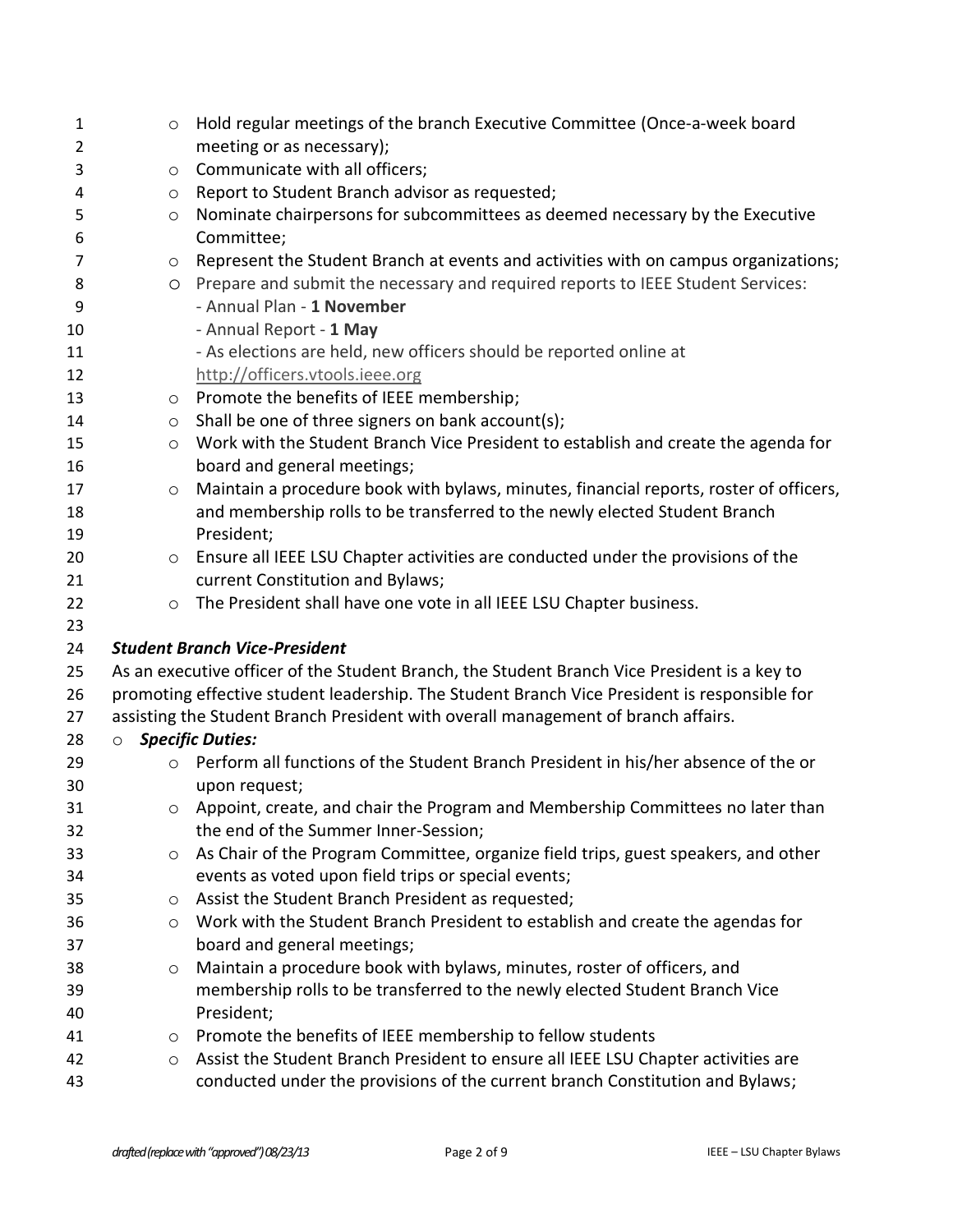| 1              | $\circ$ | Attend all IEEE LSU Student Branch activities, meetings, and events; and assist fellow           |
|----------------|---------|--------------------------------------------------------------------------------------------------|
| 2              |         | Student Branch board members as necessary;                                                       |
| 3              | $\circ$ | The Student Branch Vice President shall have one vote in all IEEE LSU Chapter                    |
| 4              |         | business.                                                                                        |
| 5              |         | <b>Student Branch Secretary</b>                                                                  |
| 6              |         | The Student Branch Secretary shall maintain all branch records for the IEEE LSU Chapter.         |
| $\overline{7}$ | $\circ$ | <b>Specifies Duties:</b>                                                                         |
| 8<br>9         | $\circ$ | Record and transcribe detailed minutes of all IEEE LSU Chapter board and general<br>meetings;    |
| 10             | $\circ$ | Maintain IEEE LSU Chapter membership rosters and committee assignment lists                      |
| 11             | $\circ$ | Be responsible for all branch correspondence as directed by Student Branch                       |
| 12             |         | President;                                                                                       |
| 13             | $\circ$ | Shall be one of three check signers on bank account(s);                                          |
| 14             | $\circ$ | Maintain a procedure book with official minutes, bylaws, financial reports, roster of            |
| 15             |         | officers, and membership rolls to be transferred to the newly elected Student                    |
| 16             |         | <b>Branch Secretary;</b>                                                                         |
| 17             | $\circ$ | Promote the benefits of IEEE membership to fellow students;                                      |
| 18             | $\circ$ | Assist the Student Branch President to ensure all IEEE LSU Chapter activities are                |
| 19             |         | conducted under the provisions of the current branch Constitution and Bylaws;                    |
| 20             | $\circ$ | Submit necessary reports and forms to the Student Development Center;                            |
| 21             | $\circ$ | Receive all Student Branch mail and distribute to the appropriate Student Branch                 |
| 22             |         | Officers;                                                                                        |
| 23             | $\circ$ | Attend all IEEE LSU Student Branch activities, meetings, and events and assist fellow            |
| 24             |         | Student Branch board members as necessary;                                                       |
| 25             | $\circ$ | The Secretary shall have one vote in all IEEE LSU Student Branch business.                       |
| 26             |         | <b>Student Branch Treasurer</b>                                                                  |
| 27             |         | The Student Branch Treasurer is shall maintain the financial accounts of IEEE LSU Student        |
| 28             |         | Branch. Since final approval of a project may depend on the finances available, it is imperative |
| 29             |         | that all records be current and as accurate. All expenditures must be approved by simple         |
| 30             |         | majority of the board.                                                                           |
| 31             | $\circ$ | <b>Specific Duties:</b>                                                                          |
| 32             | $\circ$ | Keep custody of the funds of IEEE LSU Student Branch;                                            |
| 33             | $\circ$ | Keep a full and accurate account of receipts and expenditures in the books                       |
| 34             |         | belonging to IEEE LSU Student Branch;                                                            |
| 35             | $\circ$ | Make disbursements as authorized and approved by a simple majority of the IEEE                   |
| 36             |         | LSU Student Branch;                                                                              |
| 37             | $\circ$ | Have checks signed by two officers of the IEEE LSU Student Branch: the Student                   |
| 38             |         | Branch Treasurer, the Student Branch President or the Student Branch Secretary;                  |
| 39             | $\circ$ | Prepare and present a financial statement at every IEEE LSU Student Branch board                 |
| 40             |         | and general meeting and at other times when requested by the board;                              |
| 41             | $\circ$ | Prepare an annual budget and submit with the Annual Plan of Activities                           |
| 42             |         | Report to be prepared and filed by the Student Branch President no later than                    |
| 43             |         | November 1                                                                                       |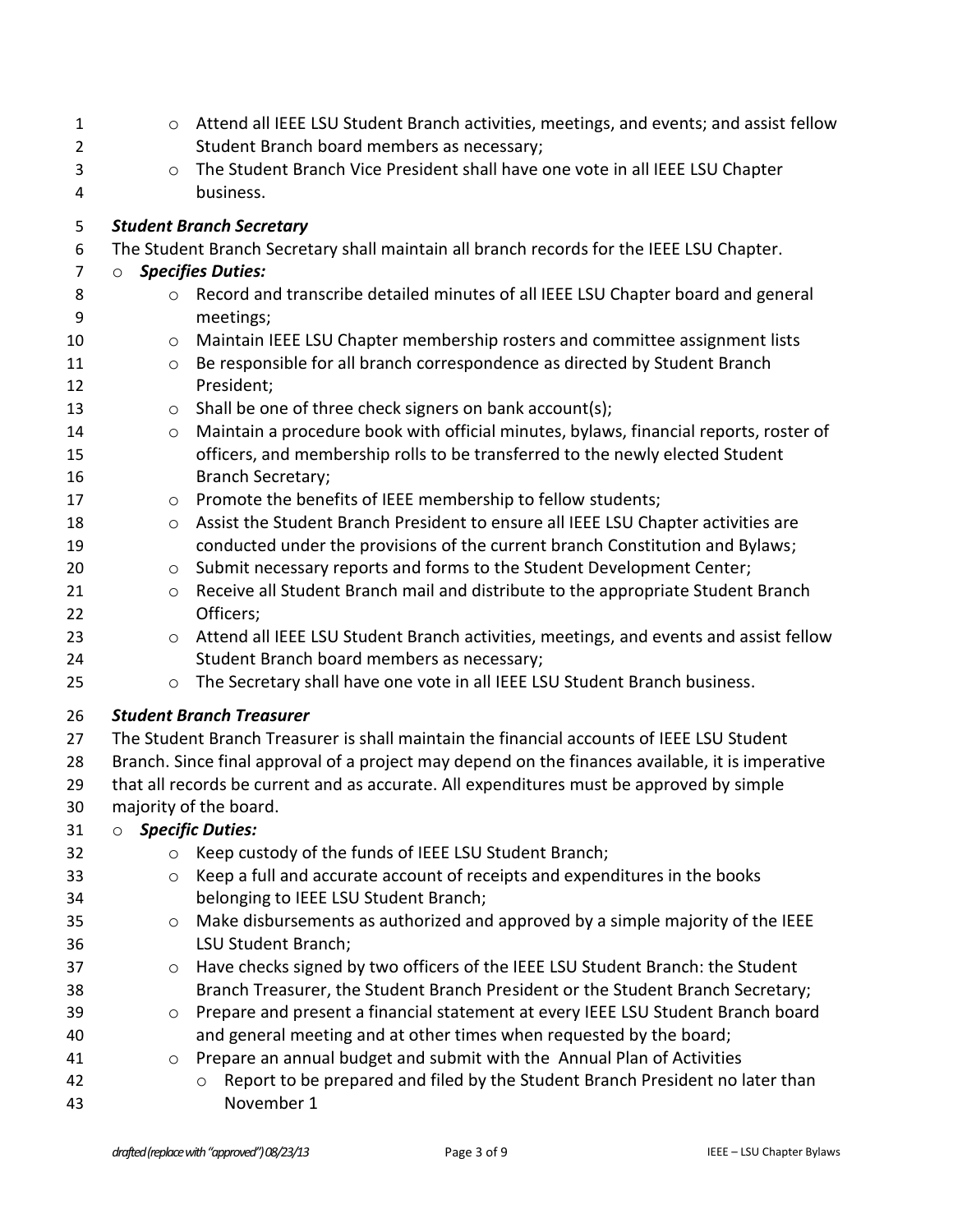| $\mathbf{1}$   | $\circ$ | Prepare the Financial Statement and submit with the Annual Report of Activities to                        |
|----------------|---------|-----------------------------------------------------------------------------------------------------------|
| $\overline{2}$ |         | <b>IEEE Student Services</b>                                                                              |
| 3              |         | Annual Report of Activities to be prepared and filed by the Student Branch<br>$\circ$                     |
| 4              |         | President no later than May 1                                                                             |
| 5              | $\circ$ | Oversee all fundraising efforts;                                                                          |
| 6              | $\circ$ | Maintain a procedure book with copies of the signed official minutes, bylaws,                             |
| 7              |         | financial reports, roster of officers, and membership rolls to be transferred to the                      |
| 8              |         | newly elected Student Branch Treasurer;                                                                   |
| 9              |         | o These records will be necessary for the annual financial review                                         |
| 10             | $\circ$ | Complete and submit all necessary paperwork for funding request(s) (IEEE,                                 |
| 11             |         | Department);                                                                                              |
| 12             | $\circ$ | Promote the benefits of IEEE membership to fellow students;                                               |
| 13             | $\circ$ | Assist the Student Branch President to ensure all IEEE LSU Chapter activities are                         |
| 14             |         | conducted under the provisions of the current branch Constitution and Bylaws;                             |
| 15             | $\circ$ | Attend all IEEE LSU Student Branch activities, meetings, and events and assist fellow                     |
| 16             |         | Student Branch board members as necessary;                                                                |
| 17             | $\circ$ | The Student Branch Treasurer shall have one vote in all IEEE LSU Student Branch                           |
| 18             |         | business.                                                                                                 |
| 19             |         | <b>Student Branch Activities Coordinator</b>                                                              |
| 20             |         | The Student Branch Activities Coordinator is responsible for locating and reserving space for all         |
| 21             |         | general meetings, board meetings, and other organization activities. This officer shall inform            |
|                |         |                                                                                                           |
| 22             |         | fellow board members of activities related to the organization.                                           |
| 23             | $\circ$ | <b>Specific Duties:</b>                                                                                   |
| 24             | $\circ$ | Assist the Student Branch President and Student Branch Vice President to organize                         |
| 25             |         | activities throughout the academic year;                                                                  |
| 26             | $\circ$ |                                                                                                           |
| 27             |         | Work in partnership with the Student Branch Vice President to schedule and develop                        |
| 28             | $\circ$ | activities and programs for the organization's membership;                                                |
| 29             |         | Submit a written report to the Student Branch President on a quarterly basis of                           |
| 30             |         | activities to assist Student Branch President complete Annual Report of Activities to                     |
|                |         | IEEE Student Services;                                                                                    |
| 31             | O       | Promote the benefits of IEEE membership to fellow students;                                               |
| 32             | $\circ$ | Maintain a procedure book with minutes, bylaws, roster of officers, and                                   |
| 33             |         | membership rolls to be transferred to the newly elected Student Branch Activities                         |
| 34             |         | Coordinator;                                                                                              |
| 35             | O       | Assist the Student Branch President to ensure all IEEE LSU Chapter activities are                         |
| 36             |         | conducted under the provisions of the current branch Constitution and Bylaws;                             |
| 37             | $\circ$ | Attend all IEEE LSU Student Branch activities, meetings, and events and assist fellow                     |
| 38             |         | Student Branch board members as necessary;                                                                |
| 39<br>40       | $\circ$ | The Student Branch Activities Coordinator shall have one vote in all IEEE LSU Student<br>Branch business. |

## *Student Branch Webmaster*

The Student Branch Webmaster is responsible for maintaining IEEE LSU Student Branch

website. The Student Branch Webmaster shall work closely with officers of the board to update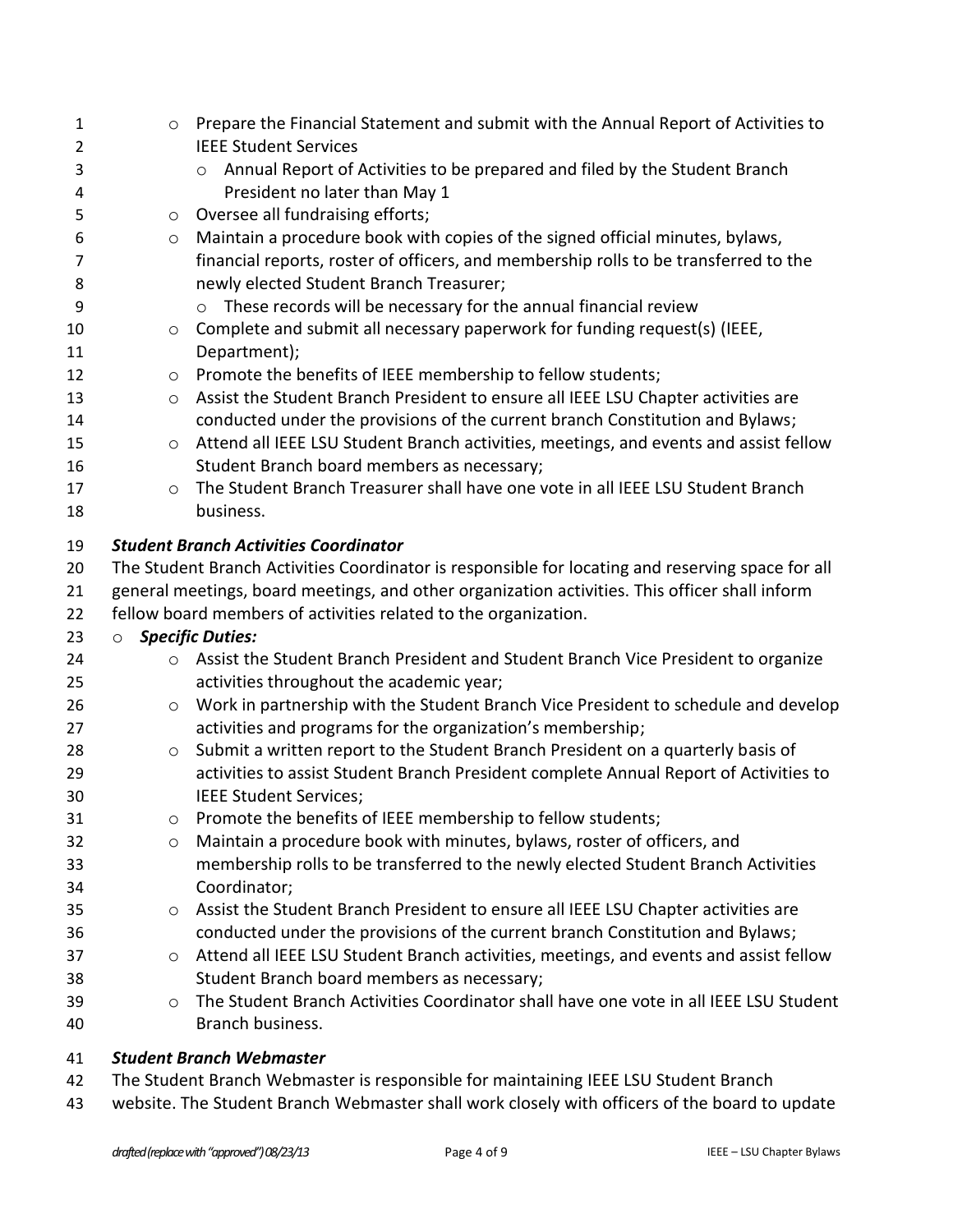and maintain website regularly. All IEEE LSU Student Branch activities and events shall be

- posted on the website.
- o *Specific Duties:*
- o Keep the website updated and current with information provided by officers of IEEE LSU Student Branch board;  $6 \qquad \circ \qquad$  Correct and repair Fix any problem(s) that occurs with the website;
- o Provide a copy of passwords to website to Student Branch President for backup 8 purposes;
- o Arrange for transfer of website ownership as needed;
- 10 o Work along with the board with improvements to the branch's website;
- 11 o Promote the benefits of IEEE membership to fellow students;
- 12 o Maintain a procedure book with passwords, contact information of domain server, minutes, bylaws, roster of officers, and membership rolls to be transferred to the newly elected Student Branch Webmaster;
- o Assist the Student Branch President to ensure all IEEE LSU Chapter activities are conducted under the provisions of the current branch Constitution and Bylaws;
- **o** Attend all IEEE LSU Student Branch activities, meetings, and events and assist fellow Student Branch board members as necessary;
- o The Student Branch Webmaster shall have one vote in all IEEE LSU Student Branch business.

### *Student Branch Immediate Past President*

### o *Specific Duties:*

- 23 o Shall serve in an advisory capacity to the IEEE LSU Student Branch Executive Board;
- 24 o Shall assist the Student Branch President when necessary to further achieve successful results from organized events and activities;
- o The Immediate Past President shall have one vote in all IEEE LSU Student Branch business.

### *Student Branch Faculty Advisor*

- The IEEE LSU Student Branch Advisor performs an important role to advise and consult with the
- student organization on any project or activity organized by the IEEE LSU Student Branch. The
- Student Branch Faculty Advisor shall be a professor of the department of Electrical Engineering.
- The Student Branch Faculty Advisor is responsible for organizing and overseeing the election
- process including collecting the ballots and making the official announcement of the new IEEE
- LSU Student Branch Officers.
- **ARTICLE III**
- 

# **MEMBERSHIP**

- Membership shall be limited to the undergraduate and graduate students of Electrical and
- Computer Engineering majors at LSU. All members of this organization must pay their dues as
- stated in the Dues Section of this Constitution.

| 40 | <b>ARTICLE IV</b> |
|----|-------------------|
| 41 | <b>DUES</b>       |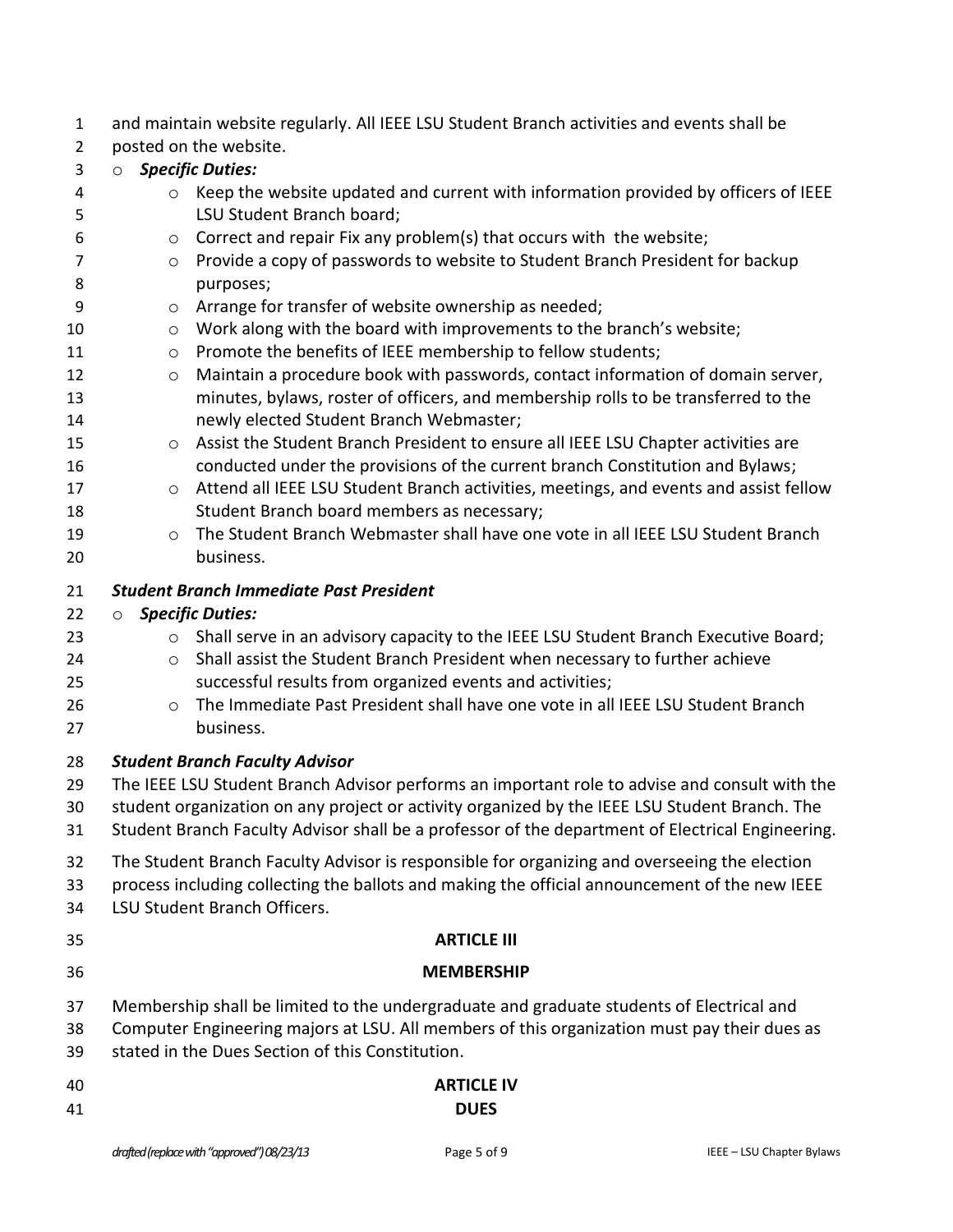| $\mathbf{1}$<br>$\overline{2}$<br>3<br>4<br>5<br>6<br>$\overline{7}$<br>8<br>9 | IEEE LSU Student Branch membership is open to undergraduates and graduates who are<br>enrolled at least 50% as full-time students in courses of electrical, electronics, computer<br>engineering or computer sciences, or in all allied branch of engineering technology or related<br>sciences. The full year IEEE membership fee covers membership from January 1 <sup>st</sup> through<br>December 31st. This fee is charged when the application is submitted between August 16th of<br>the prior year and February 28th of the current year. If an application is submitted between<br>March 1st and August 15th, it will automatically be processed for half of the annual<br>membership fee of \$10.00, which covers membership through December 31st. Full year dues<br>are \$20.00. |
|--------------------------------------------------------------------------------|----------------------------------------------------------------------------------------------------------------------------------------------------------------------------------------------------------------------------------------------------------------------------------------------------------------------------------------------------------------------------------------------------------------------------------------------------------------------------------------------------------------------------------------------------------------------------------------------------------------------------------------------------------------------------------------------------------------------------------------------------------------------------------------------|
| 10<br>11                                                                       | <b>ARTICLE V</b><br><b>ELECTIONS OF OFFICERS</b>                                                                                                                                                                                                                                                                                                                                                                                                                                                                                                                                                                                                                                                                                                                                             |
| 12<br>13                                                                       | The qualifications and the process by which the officers of this branch are nominated and<br>elected shall be as follows:                                                                                                                                                                                                                                                                                                                                                                                                                                                                                                                                                                                                                                                                    |
| 14<br>15<br>16<br>17<br>18                                                     | Section 1:<br>The officers shall consist of Student Branch President, Student Branch Vice-President,<br>$\circ$<br>Student Branch Secretary, Student Branch Treasurer, Student Branch Activities<br>Coordinator, Student Branch Webmaster, and Student Branch Immediate Past<br>President.                                                                                                                                                                                                                                                                                                                                                                                                                                                                                                   |
| 19<br>20<br>21                                                                 | <b>Section 2:</b><br>Election takes place at the end of the Spring Semester and elected board takes office<br>$\circ$<br>effective the beginning of the Summer Semester.                                                                                                                                                                                                                                                                                                                                                                                                                                                                                                                                                                                                                     |
| 22<br>23                                                                       | <b>Section 3:</b><br>No person shall serve on the IEEE LSU Student Branch in more than one capacity.<br>$\circ$                                                                                                                                                                                                                                                                                                                                                                                                                                                                                                                                                                                                                                                                              |
| 24<br>25<br>26                                                                 | <b>Section 4:</b><br>No officer may be eligible to serve more than two (2) consecutive terms in the same<br>$\circ$<br>office.                                                                                                                                                                                                                                                                                                                                                                                                                                                                                                                                                                                                                                                               |
| 27<br>28<br>29<br>30<br>31<br>32<br>33<br>34<br>35<br>36                       | <b>Section 5:</b><br>Candidate must be a current IEEE LSU Student Branch member;<br>O<br>Candidate must be a current LSU student;<br>O<br>Candidate shall be in good standing with the university;<br>$\circ$<br>Self-nominations for positions are allowed and encouraged;<br>$\circ$<br>Current officers can run for re-election;<br>O<br>Candidates can be nominated for more than one position;<br>$\circ$<br>All nominated candidates shall submit a statement stating their qualifications and<br>$\circ$<br>platforms by a d deadline determined by the Student Branch Advisor;<br>Elected officers shall hold only one position.<br>O                                                                                                                                                |
| 37<br>38                                                                       | Section 6:<br>The term of the officers will consist of 1 full academic year, from the beginning of a<br>$\circ$                                                                                                                                                                                                                                                                                                                                                                                                                                                                                                                                                                                                                                                                              |

summer quarter to the end of the spring quarter;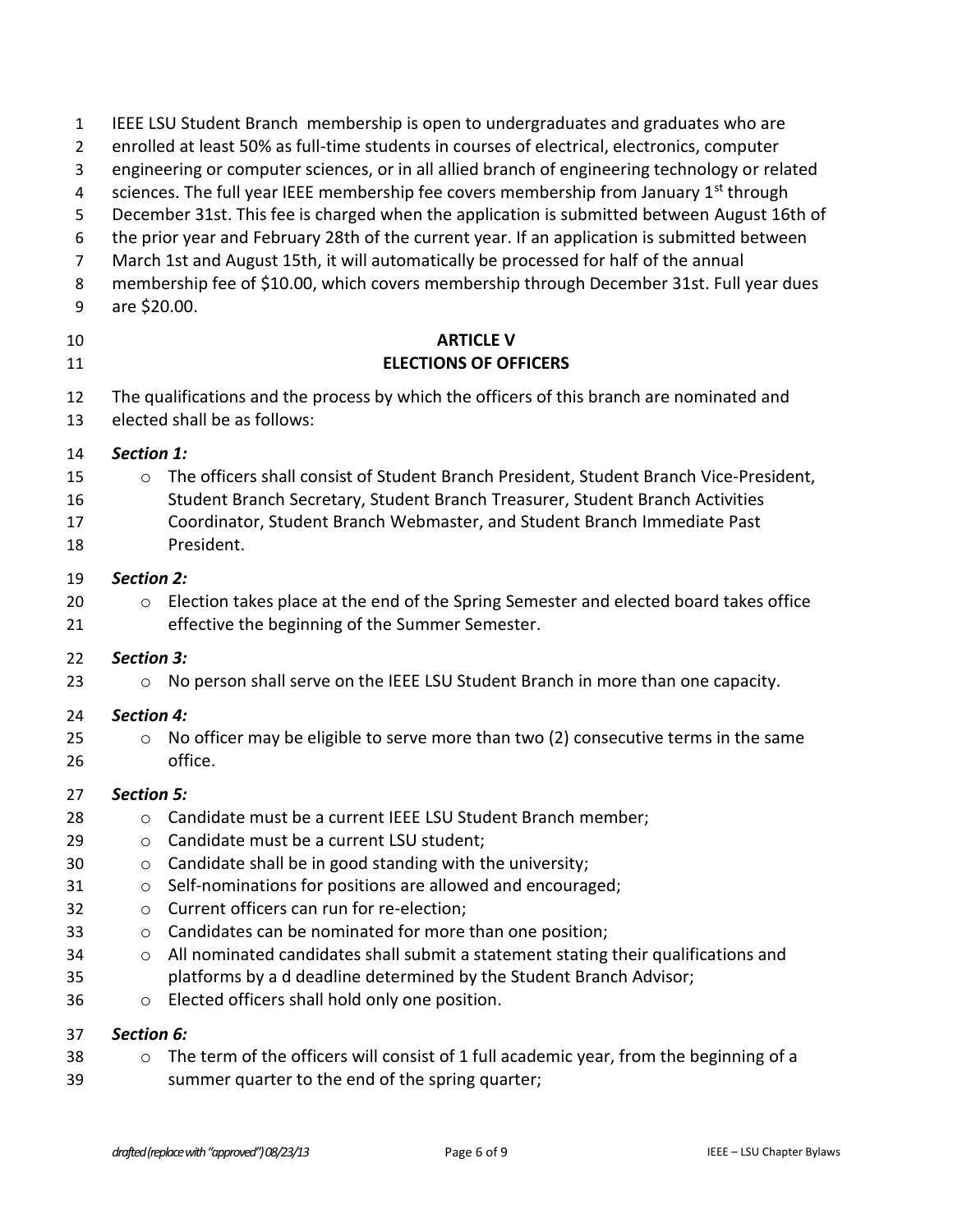$1 \circ$  Only students who will be attending Louisiana State University – Baton Rouge at least until the end of spring semester of the following educational year may be eligible to serve as officers.

5 o The vote shall be conducted by ballot. When there is but one candidate for a position,

### *Section 7:*

 the ballot for that office may be dispensed with and election held by voice vote;  $\circ$  A simple majority (50% + 1) of the members voting shall elect the officers of IEEE LSU Student Branch; o Major elections shall be held once a year during the Spring Semester; 10 o A vacancy occurring in the office of the Student Branch President shall be filled for the remainder of the unexpired term by the Student Branch Vice President; 12 o A vacancy occurring in the remaining offices shall be filled by nominations from the IEEE Student Branch President and elected by the board of officers; 14 o A copy of the minutes of the meeting that documents the election results by actual count shall be placed on file with Center for Student Development and Programs. *Section 8:* 17 o A vacancy occurring in the office of the Student Branch President shall be filled for the remainder of the unexpired term by the Student Branch Vice President; 19 o A vacancy occurring in the remaining offices shall be filled by nominations from the IEEE Student Branch President and elected by the board of officers. *Section 9:*  22 o The following provisions shall govern the qualifications and eligibility of individuals of this organization: **o** In order to ensure the success of the organization, the Student Branch President shall have served on the current or a past board of IEEE LSU Student Branch; **120 o In the event no one from the IEEE LSU Student Board will consider the**  nomination, then the position shall be open to all candidates who meet the previously stated requirements in Section 5; **b Commandiaty Commandiate Past President position shall only be filled the**  most current Student Branch President who completes his/her term. *Section 10:* o If any member of the IEEE LSU Student Branch board shall at any time cease to meet the qualifications or to fulfill the duties of the position as described in previous sections of these Bylaws, that person may be removed from the board in the following manner: o A motion made to remove said board member by a fellow board member; o A ten (10) day notice issued to the board member in question; **o** An opportunity for the member in question to address the board at the next board meeting; and 39 o Two-thirds (2/3) vote of the IEEE LSU Student Branch board for removal. **ARTICLE VI STANDING COMMITTEES**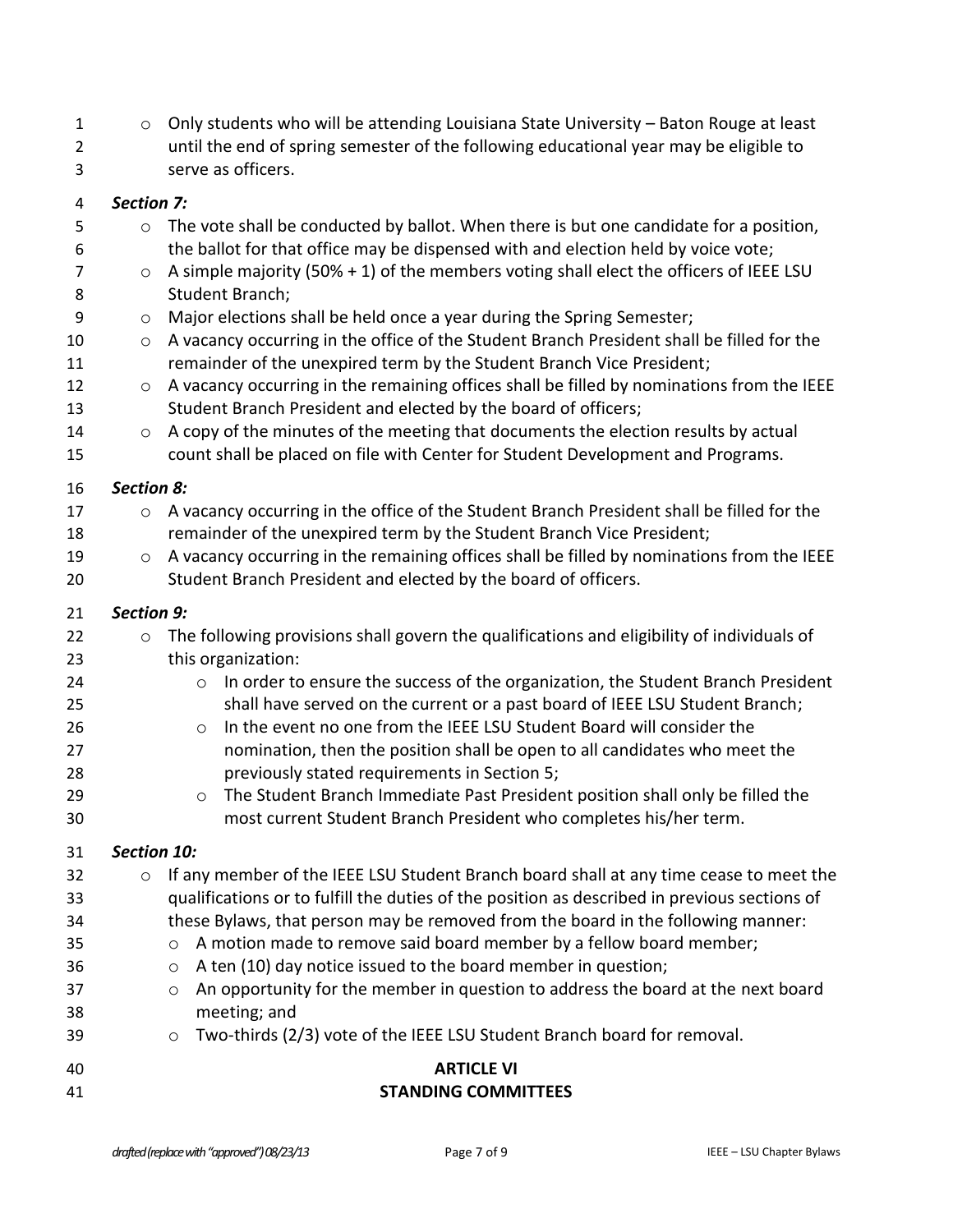The following Standing Committees, or their equivalent, shall be created annually and chaired by the following Student Branch Officers... Each student branch officer is responsible for locating volunteers and conducting the business outlined in these bylaws or as directed by the IEEE LSU Student Branch Board.

- o **Student Branch Vice President** shall chair the **Student Branch Membership Committee** o The **IEEE LSU Student Branch Membership Committee** shall promote the advantages of membership in the Student Branch and in the IEEE, to potential student members. o **Student Branch Activities Coordinator** shall chair **Student Activities Committee** o **The IEEE LSU Student Branch Student Activities Committee** shall organize programs, events, and activities that directly involve IEEE LSU Student Branch members as well other students and individuals on campus or within the surrounding community as well. o **Student Branch Webmaster** shall chair the **Student Branch Communications Committee** o **The IEEE LSU Student Branch Communications Committee** shall be responsible for proper advertisement of all meetings, events, meetings, and other activities of the organization. o Communications with the membership shall consist of emails, social media postings, text messages, updated website, and flyers posted in College of Engineering buildings, student housing (on and off campus), campus media, etc. 22 In addition to the above standing committees, the Student Branch President may appoint other committees, as deemed necessary by the board. **ARTICLE VII MEETINGS** *Section 1:* The IEEE LSU Student Branch shall hold regular and special meetings at such place and time as designated by the Executive Board of Officers, with the minimum of four meetings per semester with the exception of the summer semester. Special board meetings may be called by the Student Branch President or when requested by a majority of the board upon three (3) days' notice to each member of the board. Special meetings of the membership may be called by the Student Branch President or by a
- majority of the board upon five (5) days' notice having been given by IEEE LSU Student Branch
- Communications Committee.

## *Section 2:*

- The IEEE LSU Student Branch board shall meet and establish a plan of action for the upcoming
- Fall and Spring Semesters during the summer semester.

## *Section 3:*

- A calendar of IEEE LSU Student Branch board meetings and general meetings will be presented
- 40 by the Student Branch President to the officers for their approval at the summer semester